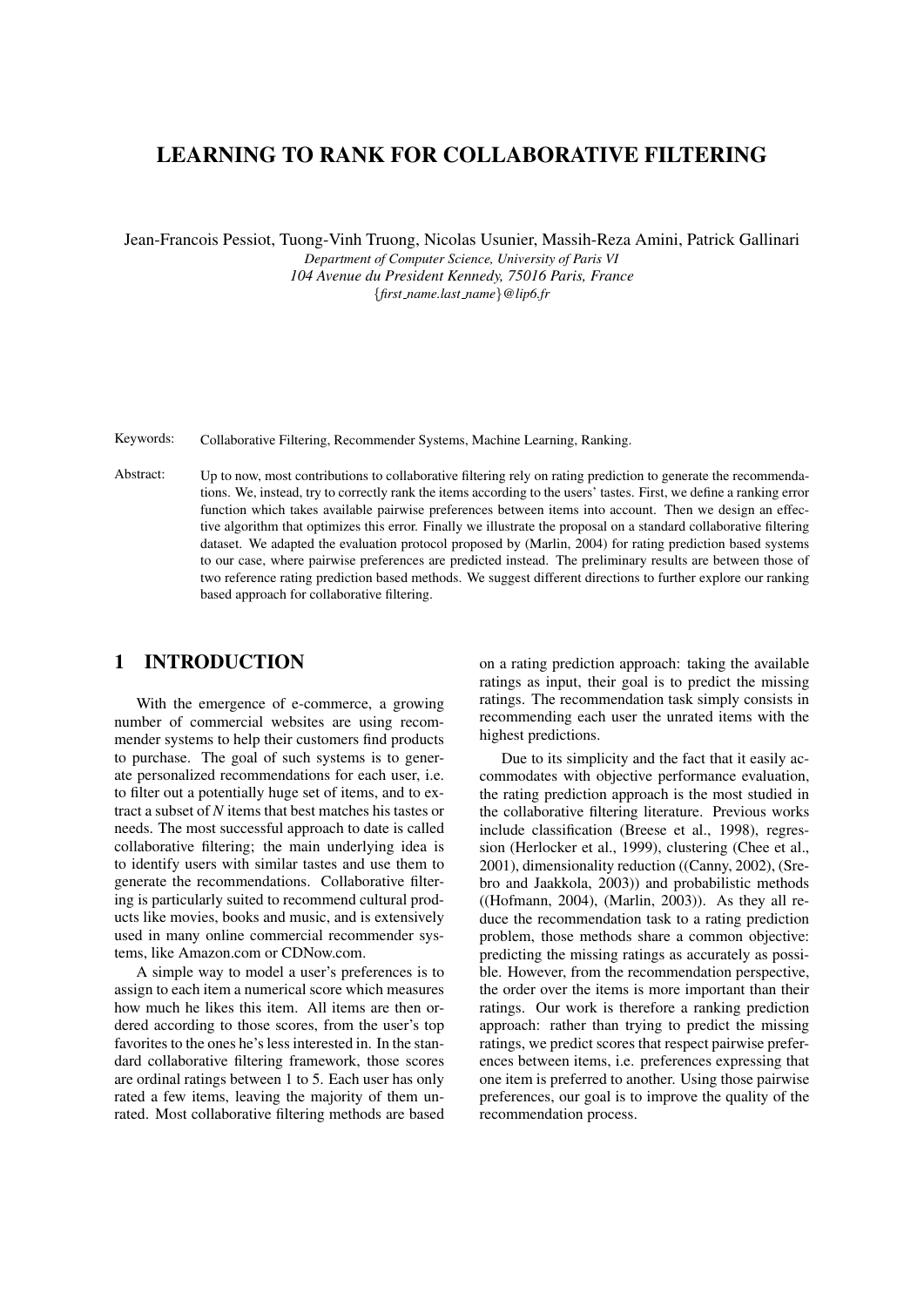The rest of the paper is organized as follows. Section 2 presents our approach, then details the algorithm and the implementation. Experimental protocol and results are given in section 3. We conclude and give some suggestions to improve our model in section 4.

## 2 CF AS A RANKING TASK

### 2.1 Motivation

Most previous works in the collaborative filtering literature have a common approach where they decompose the recommendation task into two steps: rating prediction and recommendation. Of course, once the ratings are predicted, the latter is trivially accomplished by sorting the items according to their predictions and recommending to each user the items with the highest predictions. As they reduce the recommendation task to a rating prediction problem, all these rating prediction approaches have the same objective: predicting the missing ratings as accurately as possible. Such objective seems natural for the recommendation task, and it has been the subject of a great amount of research in the collaborative filtering domain (Marlin, 2004). The rating based formulation is simple and easily accommodates with later performance evaluation. However, it is important to note that rating prediction is only an intermediate step toward recommendation, and that other alternatives may be considered.

In particular, considering the typical use of recommendation where each user is shown the top-N items without their predicted scores (Deshpande and Karypis, 2004), we think that correctly sorting the items is more important than correctly predicting their ratings. Although these two objectives look similar, they are not equivalent from the recommendation perspective. Any method which correctly predicts all the ratings will also correctly sort all the items. However, two methods equally good at predicting the ratings may perform differently at predicting the rankings. Figure 1 shows a simple example: let [2*,*3] be the true ratings of items *A* and *B* respectively,  $r_1 = [2.5, 3.6]$ and  $r_2 = [2.5, 2.4]$  be two prediction vectors obtained from two different methods.  $r_1$  and  $r_2$  are equivalent with respect to the squared  $error<sup>1</sup>$  (both errors equal  $0.5^2 + 0.6^2$ , while only  $r_1$  predicts the correct rankings, as it scores *B* higher than *A*. A more detailed study of the performance evaluation problem in col-



Figure 1: Left scale: true ratings for items A and B. Middle and right scales: prediction vectors  $r_1$  and  $r_2$ . The squared error equals 0.61 for both  $r_1$  and  $r_2$ . The ranking error equals 0 for *r*1 and 1 for *r*2.

laborative filtering can be found in (Herlocker et al., 2004).

This work proposes an alternative to the traditional rating prediction approach: our goal is to correctly rank the items rather than to correctly predict their ratings. To achieve this goal, we first define a ranking error that penalizes wrong ranking predictions between two items. Then we propose our model, and design an effective algorithm to minimize the ranking error.

### 2.2 Formal Definition and Notation

#### 2.2.1 Definition

We assume that there are a set of *n* users and *p* items, and that each user has rated at least one item. A CF training instance is a triplet of the form  $(x, a, r)$ where *x*, *a* and *r* are respectively a user index in  $X =$  $\{1,\ldots,n\}$ , an item index in  $\mathcal{Y} = \{1,\ldots,p\}$  and a rating value in  $V = \{1, \ldots, v\}$ . For each user's available ratings, we construct the set of pairwise preferences  $y_x = \{(a,b) | a \in \mathcal{Y}, b \in \mathcal{Y}, r_x(a) > r_x(b)\}$ , where  $r_x(a)$ denotes the rating of item *a* provided by user *x*. Every pair  $(a,b) \in y_x$  is called a *pairwise preference* which means that user *x* prefers item *a* to item *b*.

#### 2.2.2 Utility Functions

Utility functions are the most natural way to represent preferences. An utility function  $f: X \times Y \to \mathbb{R}$ depicts the user preferences over a given item as a real-valued variable. Thus, if an user  $x \in \mathcal{X}$  prefers

<sup>&</sup>lt;sup>1</sup>That is the squared difference between a true rating and the prediction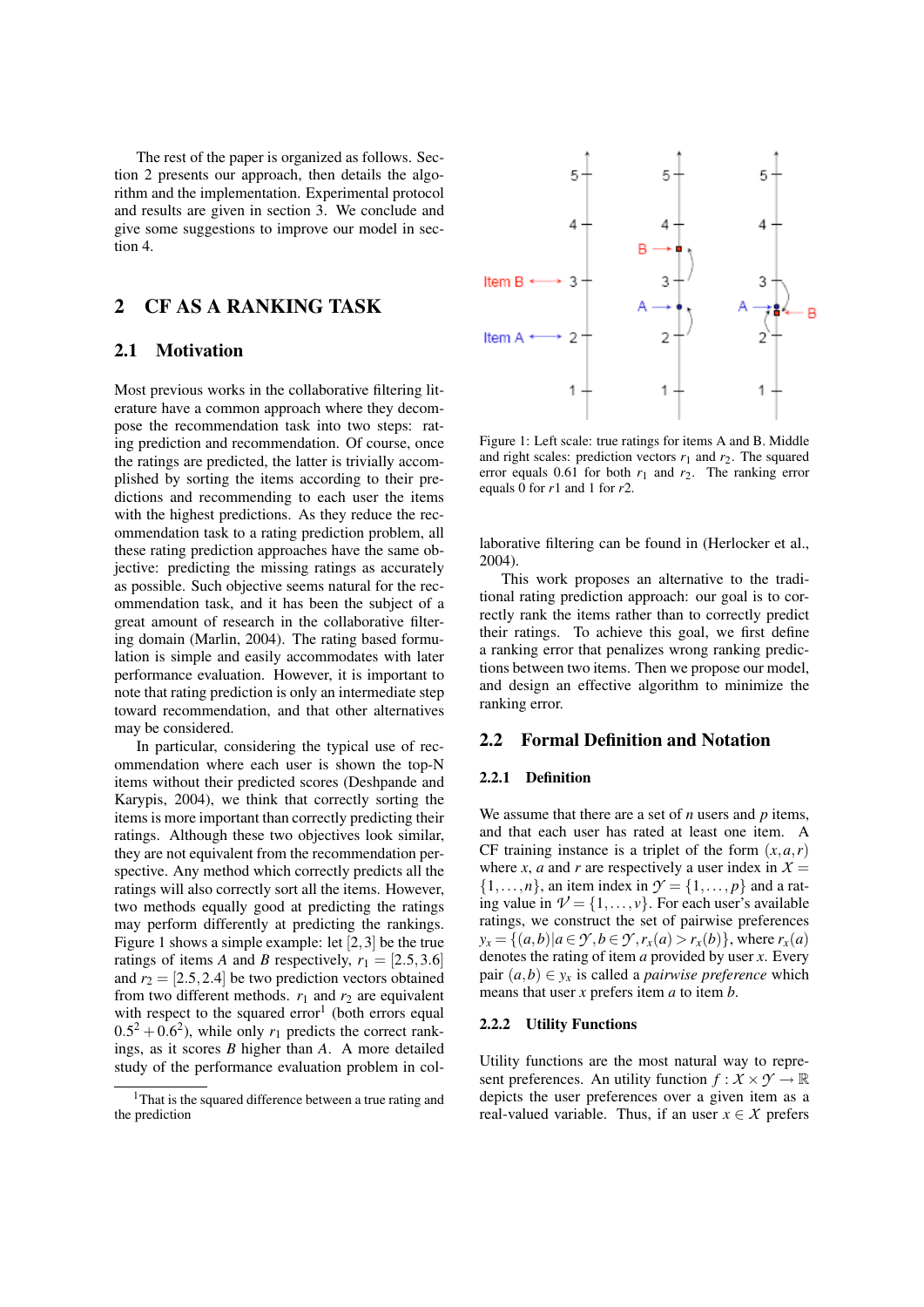an item *a* over an item *b*, this preference can simply be represented by the inequality  $f(x, a) > f(x, b)$ . To make recommendations for a given user *x*, it then comes natural to present items in a decreasing order of ranks with respect to the output of  $f(x, .)$ .

We assume that each user and each item is described by an (unknown) *k*-length vector, where *k* is a fixed integer. Without lack of generality we also assume here that the form of a utility function *f* is a dot product between the user vector and the item vector  $\forall (x, a) \in X \times \mathcal{Y}, f(x, a) = \langle i_a, u_x \rangle$ , where  $i_a \in \mathbb{R}^k$ and  $u_x \in \mathbb{R}^k$  are respectively the vector descriptions of item *a* and user *x*. We define *U* as the *n*-by-*k* matrix where the *x*-th row contains the user vector  $u_x$ , and *I* as the *k*-by-*p* matrix where the *a*-th column contains the item vector  $i_a$ . The product  $UI$  denominates a *n*by-*p* utility matrix associated to the utility function *f* , where  $(UI)_{xa} = f(x,a)$ .

#### 2.2.3 Cost Function

With respect to the previous notations, a ranking prediction is correct if  $f(x,a) > f(x,b)$  when  $(a,b) \in y_x$ . We can now define the cost function *D* as the number of pairwise preferences  $(a, b) \in y_x$  wrongly predicted by the utility function over all users in the training set:

$$
D(U,I) = \sum_{x} \sum_{(a,b)\in y_x} [[(UI)_{xa} \le (UI)_{xb}]] \quad (1)
$$

where [[*pr*]] is equal to 1 if the predicate *pr* holds and 0 otherwise. The objective of learning is to find the best representations for users and items such that the number of pairwise preferences wrongly predicted, *D*, is the lowest possible. This is an optimisation problem which consists to find *I* and *U* minimizing *D*. As *D* is not differentiable we optimise its exponential upperbound using the inequality  $[[x \le 0]] \le e^{-x}$ :

$$
D(U,I) \leq \underbrace{\sum_{x} \sum_{(a,b)\in y_x} e^{(UI)_{xb} - (UI)_{xa}}}_{\mathcal{L}(U,I)} \qquad (2)
$$

The exponential upper-bound is convex separately in *U* and *I*, so standard optimisation algorithms can be applied for its minimisation. In order to regularize the factorization, we also add two penalty terms to the exponential objective function *E*

$$
\mathcal{R}(U,I) = \sum_{x} \sum_{(a,b)\in y_x} e^{(UI)_{xb} - (UI)_{xa}} + \mu_U ||U||^2 + \mu_I ||I||^2
$$
\n(3)

where  $||R||^2$  denotes the Frobenius norm of a matrix *R*, and is computed as the sum of its squared elements :  $||R||^2 = \sum_{ij} R_{ij}^2$ . It is a standard penalty function used to regularize matrix factorization problems (Srebro et al., 2004). The regularization is controled by the positive coefficients  $\mu_U$ ,  $\mu_I$  and must be carefully chosen to avoid overfitting the model on the training data. The optimization problem reduces to :

$$
(U^*,I^*) = \operatornamewithlimits{argmin}_{U,I} \mathcal{R}(U,I)
$$

where argmin returns the matrices  $U^*$  and  $I^*$  that minimize the cost function *R* .

### 2.3 Model

L

#### 2.3.1 Optimization

The objective function  $\Re$  is convex over each variable *U* and *I* separately, it is however not convex over both variables simultaneously. To minimize  $R$ , we propose a two steps optimization procedure, which consists in alternatively fixing one variable *U* or *I* and minimizing  *with respect to the other. Each min*imization step is performed using gradient descent, and those steps are repeated until convergence. Algorithm 1 depicts this procedure.

| <b>Algorithm 1:</b> A learning Algorithm for CF                                                       |
|-------------------------------------------------------------------------------------------------------|
| Input                                                                                                 |
| • The set of pairwise preferences                                                                     |
| $\forall x \in \mathcal{X}, y_x = \{(a,b)   a \in \mathcal{Y}, b \in \mathcal{Y}, r_x(a) > r_x(b)\}\$ |
| Initialize:                                                                                           |
| • Initialize $U^{(1)}$ and $I^{(1)}$ at random                                                        |
| $\bullet$ t $\leftarrow$ 1                                                                            |
| repeat                                                                                                |

\n- \n
$$
U^{(t+1)} \leftarrow \operatorname*{argmin}_{U^{(t)}} \mathcal{R}(U^{(t)}, I^{(t)})
$$
\n
\n- \n
$$
I^{(t+1)} \leftarrow \operatorname*{argmin}_{I^{(t)}} \mathcal{R}(U^{(t+1)}, I^{(t)})
$$
\n
\n- \n
$$
t \leftarrow t + 1
$$
\n
\n- \n until convergence of  $\mathcal{R}(U, I)$  ;\n
\n- \n Output: U and I\n
\n

As the objective function *R* is not convex in both *U* and *I*, the proposed algorithm may lead to a local minima of  $\mathcal{R}$ . The derivatives of  $\mathcal{R}$  computed at each step of the algorithm for the gradient descent are: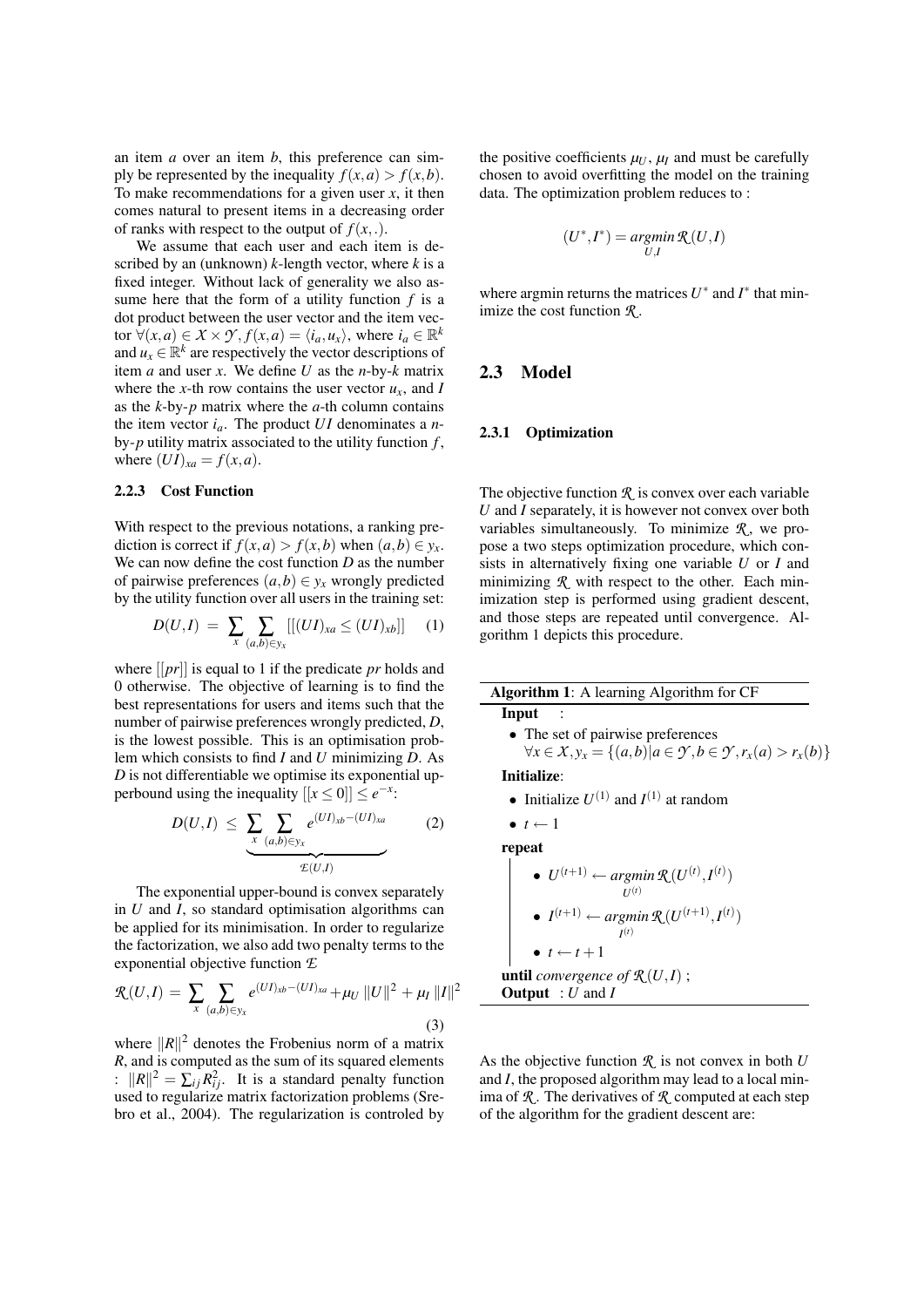$$
\frac{\partial \mathcal{R}}{\partial I_{jd}} = \sum_{x} \Big[ \sum_{a} U_{xd} e^{(I^{T} u_{x})_{j} - (I^{T} u_{x})_{a}} \delta_{ja}^{x} - \sum_{b} U_{xd} e^{(I^{T} u_{x})_{b} - (I^{T} u_{x})_{j}} \delta_{bj}^{x} \Big] + 2\mu_{I} I_{jd}
$$

$$
\frac{\partial \mathcal{R}}{\partial U_{x}} = \sum_{(a,b) \in y_{x}} (i_{b} - i_{a}) e^{(I^{T} u_{x})_{b} - (I^{T} u_{x})_{a}} + 2\mu_{U} u_{x}
$$

where  $u_x$  is the *x*-th row of *U*,  $i_a$  is the *a*-th column of *I*,  $(I^T u_x)_j$  is the *j*<sup>th</sup> component of the matrix product between *I* and  $u_x$ , and  $\delta_{ja}^x = 1$  if  $(j, a) \in y_x$  and 0 otherwise.

#### 2.3.2 Implementation and Complexity Analysis

The most important challenge of CF recommendation systems is to be able to manage a huge volume of data in real time. For example, the MovieLens dataset<sup>2</sup>, that we considered in our experiments, is constituted of 1 million ratings for 6,040 users and 3,706 movies. As a result CF approaches involve a major constraint of requiring very high computing resources. The realtime computing and recommending constraints force recommendation engines to be scalable in terms of number of users and items. In order to fulfill these constraints, our system learn the parameters  $U^*$  and *I*∗ offline and makes recommendations online. In the following, we present the computational complexities of these operations and show that both complexities are linear in number of items, users or rating's values.

**Offline Learning Complexity** Learning the parameters of the recommendation system goes over the computation of the gradient of *R* (equation 3) with respect to *U* and *I* (algorithm 1). This computation requires to consider the  $p^2$  pairwise preferences over all items and is often unrealistic in real-life CF applications. However, similarly to (Amini et al., 2005), we can show that the objective function *R* can be rewritten as follows :

$$
\mathcal{R}(U,I) = \sum_{x} \sum_{r \in \mathcal{V}} \left( \sum_{a|r_{x}(a) < r} e^{(UI)_{xa}} \times \sum_{b|r_{x}(b) = r} e^{-(UI)_{xb}} \right) + \mu_U ||U||^2 + \mu_I ||I||^2
$$

for which the computation is linear with respect to the number of items *p*. The complexity of computing this function is  $O(npvk)$  (with *n* the number of users, *v* the number of possible rating values and *k* the dimension of the space representation). Using the same decomposition for the computation of both gradients, the complexity of the algorithm at each iteration is  $O(npv)$  and  $O(Tnpvk)$ , if *T* represents the maximum number of iterations in the algorithm.

Recommendation Complexity To make recommendation for a user, the system computes a corresponding score by multiplying the user matrix and the item matrix. The complexity of this operation is  $O(pk)$ , the top *h* items are then sorted and those with the highest scores are presented as recommended items to the user. The complexity of a recommendation is thus equal to  $O(p(k+h))$ .

## 3 EXPERIMENTS

## 3.1 Experimental Protocol and Error **Measure**

We adapted Marlin's evaluation protocol (Marlin, 2004) for our framework, thus (re)defining the following notions:

The *weak generalization* measures the ability of a method to generalize to unseen pairwise preferences. In these experiments, the available ratings for each user are split into an observed set, and a held out set; each set is then used to generate a pairwise preferences set. The first one is used for training, and the second one for testing the performance of the method. Note that this protocol only measures the ability of a method to generalize to other pairwise preferences provided by the same users who were used for training the method.

In weak generalization, testing is done by first partitioning each user's ratings into a set of observed items, and a set of held out items; each set is then used to generate a pairwise preferences set: a training one and a test one. One way to choose the set of held out items is to randomly pick *K* items among the user's ratings. Since CF datasets are already sparse, for each user we only pick 2 items for testing and leave the rest for training; we call this protocol *all-but-2*.

In order to compare the ranking prediction accuracies of the different methods, we define the *mean ranking error* (MRE), which counts the mean number of prediction errors over the test pairwise preferences. Assuming *n* users and 2 test items per user as in the

<sup>2</sup>http://www.grouplens.org/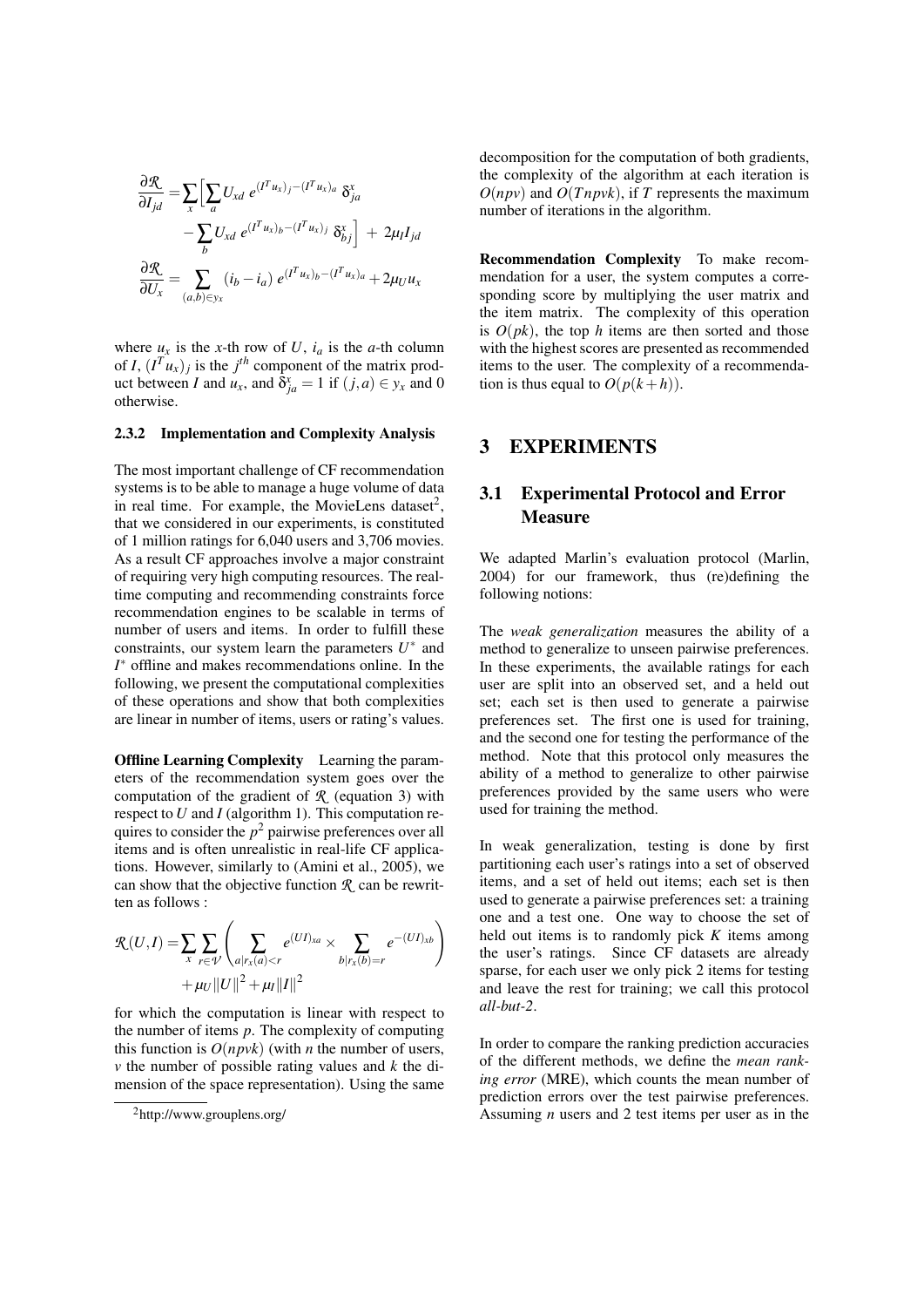all-but-2 protocol:

$$
MRE = \frac{1}{n} \sum_{x} [[(I^T u_x)_{a_x} \leq (I^T u_x)_{b_x}]]
$$

where  $(a_x, b_x)$  is the test pairwise preference of user *i*.

## 3.2 Dimensionality Reduction for Rating Prediction

We compare our approach with two dimensionality reduction methods used for rating prediction: weighted Singular Value Decomposition and Generalized Non-Negative Matrix Factorization. In this subsection, we briefly describe them and explain how they are applied to the rating prediction task.

Definitions In the following, *R* is a *n*-by-*p* matrix, *k* is a positive integer with  $k < np$ , and *W* is a *n*-by-*p* matrix of positive weights. The Frobenius norm of *R* is defined as:  $||R||^2 = \sum_{ij} R_{ij}^2$ . In its simplest form, the goal of matrix factorization is to find the best *k*-rank approximation of *R* in respect to the Frobenius norm, i.e. to find the *k*-rank matrix  $\hat{R}$ minimizing  $||R - \hat{R}||^2$ . As most standard matrix factorization methods are unable to handle missing elements in *R*, recent approaches propose to optimize the weighted Frobenius norm instead of the standard Frobenius norm, i.e.:  $||W \odot (R - \hat{R})||^2$ , where  $\odot$  is the elementwise Schur product. Missing elements  $R_{ij}$  are simply handled by setting corresponding  $W_{ij}$  to 0.

Singular Value Decomposition SVD is a standard method for dimensionality reduction; it is used to decompose *R* into a product *ASV<sup>T</sup>* where *A*, *S*, *V* are *n*-by-*p*, *p*-by-*p*, *p*-by-*p* matrices respectively. In addition, *A* and *V* are orthogonal, and *S* is a diagonal matrix where  $S_{ii}$  is the *i*<sup>th</sup> largest eigenvalue of  $DD^T$ ; the columns of *A* and *V* are the eigenvectors *DD<sup>T</sup>* and  $D<sup>T</sup>D$  respectively, and are ordered according to the values of the corresponding eigenvalues. The main property is that the *k*-rank approximation of *R* obtained with SVD is optimal in respect to the Frobenius norm. While SVD cannot be used when some entries of the target matrix *R* are missing, the weighted SVD (wSVD) approach proposed by (Srebro and Jaakkola, 2003) can handle such missing data by optimizing the weighted Frobenius norm. Its simplest implementation consists of an EM-like algorithm, where SVD is iteratively applied to an updated low-rank approximation of *R*. Although very simple to implement, this method suffers from a high algorithmic complexity ( $O(lnp^2 + lp^3)$ ) where *l* is the number of iterations), making it difficult to use on real CF datasets.

Non-negative Matrix Factorization NMF is a matrix factorization method proposed by (Lee and Seung, 1999). Given a non-negative *n*-by-*p* matrix *R* (i.e. all the elements of *R* are non-negative real numbers), NMF computes a *k*-rank decomposition of *R* under non-negativity constraints. The motivation of NMF lies in those constraints, as their authors argue that they allow the decomposition of an object as the sum of its parts. Formally, we seek a product of two non-negative matrices *U*, *I* of sizes *n*by-*k* and *k*-by-*p* respectively, optimal in respect to the Frobenius norm. The corresponding optimization problem is not convex, thus only local minima are achievable; those can be found using Lee's multiplicative updates. Although NMF was not designed to work with missing data, (Dhillon and Sra, 2006) recently proposed the Generalized Non-negative Matrix Factorization (GNMF) which optimizes the weighted Frobenius norm.

Application to CF . Previous matrix factorization methods are applied in a similar way to the CF task: given *n* users and *p* items, we consider the *n*-by-*p* target matrix *R* and the *n*-by-*p* weights matrix *W*. If the user  $x$  provided the rating  $r$  for the item  $a$ , then  $R_{xa} = r$  and  $W_{xa} = 1$ ; if the rating is unknown, then  $W_{ii} = 0$ . The matrix factorization of *R* is driven by the optimization of the weighted Frobenius norm; for both weighted SVD and GNMF, unknown ratings are randomly initialized. The ratings predictions for unrated items are given by the *k*-rank matrix resulting from the matrix factorization. The real predicted ratings induce a total order over the unrated items; in the following, we will compare our ranking predictions to the ones obtained by weighted SVD and GNMF.

### 3.3 Dataset

We used a public movie rating dataset called Movie-Lens; it contains 1,000,209 ratings collected from 6,040 users over 3,706 movies. Ratings are on a scale from 1 to 5. The dataset is 95*.*5% sparse. For each user we held out 2 test items using the all-but-2 protocol, leaving 988,129 ratings for training and 12,080 for testing. This was done 5 times, generating a total of 10 bases for the weak generalization evaluation. All the results presented below are averaged over the generated bases.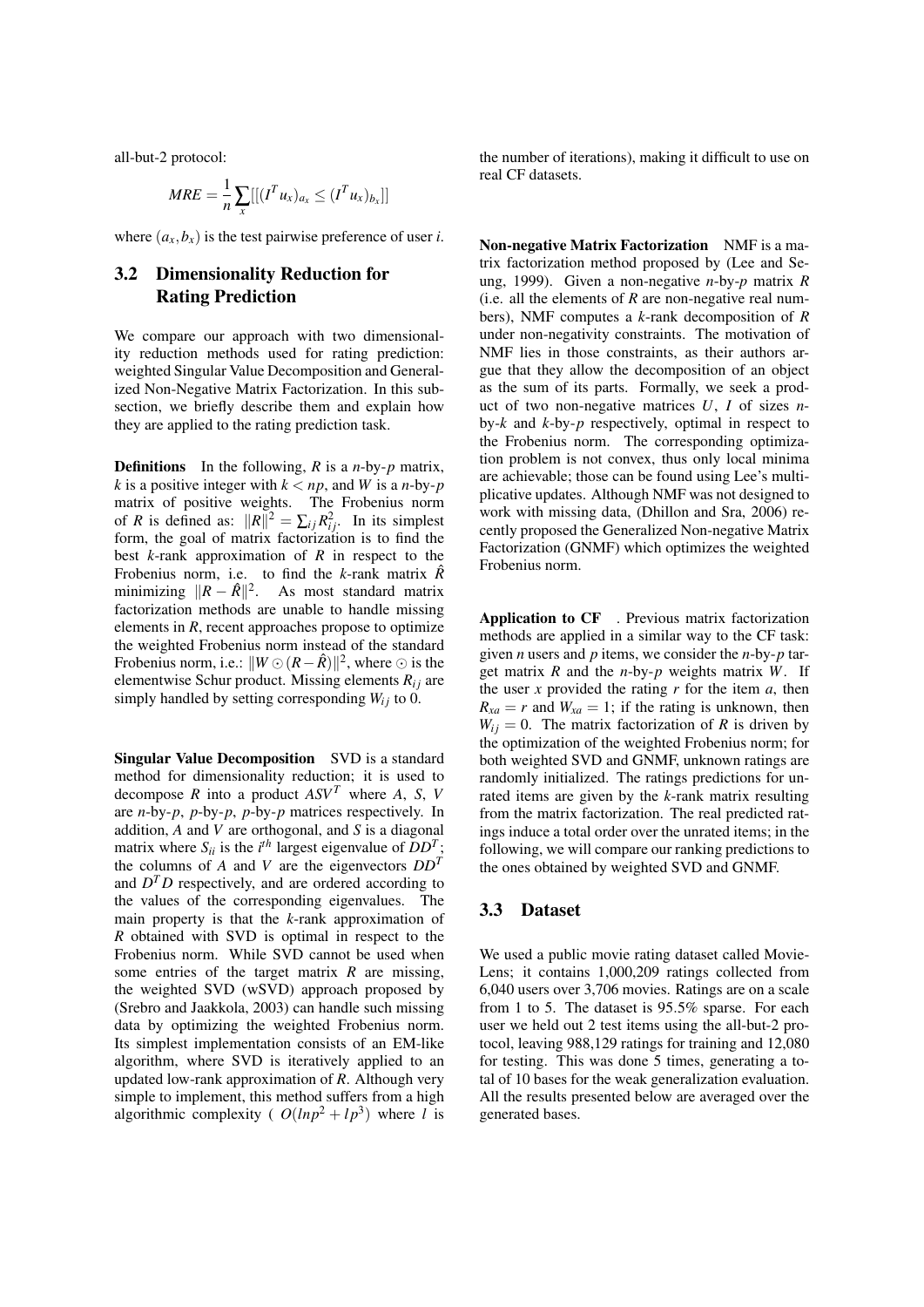### 3.4 Results

We compared our approach to GNMF and wSVD for several values of the matrix rank *k* . We stopped our algorithm after 50 iterations of our two steps procedure; GNMF was stopped after 1000 iterations. We also simplified the regularization problem by fixing  $\mu_A = \mu_X$  for both GNMF and our approach; several regularization values were tried, and the presented MRE results correspond to the best ones. GNMF was used with  $\mu_U = \mu_I = 1$ , and our ranking approach with  $\mu_U = \mu_I = 100$ . The main results are:

|            | <b>GNMF</b> | wSVD   | Ranking |
|------------|-------------|--------|---------|
|            |             |        |         |
| <b>MRE</b> | 0.2658      | 0.2770 | 0.2737  |

Discussion The optimal values for *k* are almost identical for the three approaches; this is not surprising for GNMF and wSVD, as they are very similar methods (their only difference lies in the additional non-negativity constraints for GNMF). But this is interesting for our ranking approach, and it seems that explaining the users pairwise preferences is as difficult as explaining their ratings, as they require the same number of hidden factors.

Although not equivalent, the ranking error used for evaluation is closely related to the ranking error optimized by our approach, while GNMF and wSVD optimize a squared error measuring how well they predict the ratings. This is why these primary results are a bit disappointing, as we would have logically expected our approach to have the best ranking error. The good performance of GNMF is not surprising considering that it already performed well (at least better than wSVD) with respect to rating prediction (Pessiot et al., 2006). Concerning wSVD, its ranking error could be improved by increasing the number of iterations, but the high algorithmic complexity makes it difficult to use on real datasets such as MovieLens, especially when the number of items is high. In our experiments, we had to stop it after only 20 iterations due to its extreme slowness. Besides, this wSVD is also limited by its lack of regularization, which is usually used to avoid the overfitting problem.

Further directions need to be explored to complete and improve those primary results. The first direction concerns user normalization: when we minimize the sum of errors (the sum of squared errors for each rating in GNMF and wSVD, the sum of ranking errors for each pairwise preference in our approach), users who have rated lots of items tend be associated with higher errors; thus the learning phase is mainly based on those important users, while ignoring the others.

This problem can be avoided if we give each user the same importance by considering normalized errors, i.e. by dividing each user's error by the number of his ratings, or the number of his pairwise preferences. The mean ranking error we define for evaluation is in fact a normalized error, as we only consider one test pairwise preference for each user. This is why we expect that learning with normalized errors will give better experimental results.

A second direction we want to explore is a more careful study of stopping criteria. We stopped GNMF and our ranking approach after fixed numbers of iterations, which seemed to correspond to empirical convergence. In future experiments, we will rather stop them when the training errors stop decreasing, which will allow us a more thorough comparison of the three methods with respect to the training time.

Another question we need to study concerns the regularization. It is an important feature of a learning algorithm as it is used to prevent overfitting the training data, thus avoiding bad predictions on unseen data. In both GNMF and our ranking approach,  $\mu_U$ and  $\mu_I$  are the regularization terms. Setting  $\mu_I = \mu_I =$ 0 means no regularization; and the higher they are, the more matrix norms are penalized. In our experiments we fixed  $\mu_U = \mu_I$  for simplicity. By doing this, we implicitly gave gave equal importance for each variable of our model. In future works, we will study the exact influence of those regularization terms, and how they should be fixed.

Detailed Results MRE results for several values of the rank *k*:

| k           |        |        |        | 10     | 11     |  |  |
|-------------|--------|--------|--------|--------|--------|--|--|
| <b>GNMF</b> | 0.2696 | 0.2688 | 0.2658 | 0.2679 | 0.2684 |  |  |
|             |        |        |        |        |        |  |  |
| k           |        |        |        |        |        |  |  |
| wSVD        | 0.2847 | 0.2862 | 0.2803 | 0.2770 | 0.2786 |  |  |
|             |        |        |        |        |        |  |  |
|             | h      |        |        |        | 10     |  |  |
| Ranking     | 0.2752 | 0.2744 | 0.2737 | 0.2743 | 0.2753 |  |  |

# 4 CONCLUSION AND PERSPECTIVES

The rating prediction approach is still actively used and studied in collaborative filtering problems. Proposed solutions come from various machine learning fields such as classification, regression, clustering, dimensionality reduction or density estimation. Their common approach is to decompose the recommendation process into a rating prediction step, and